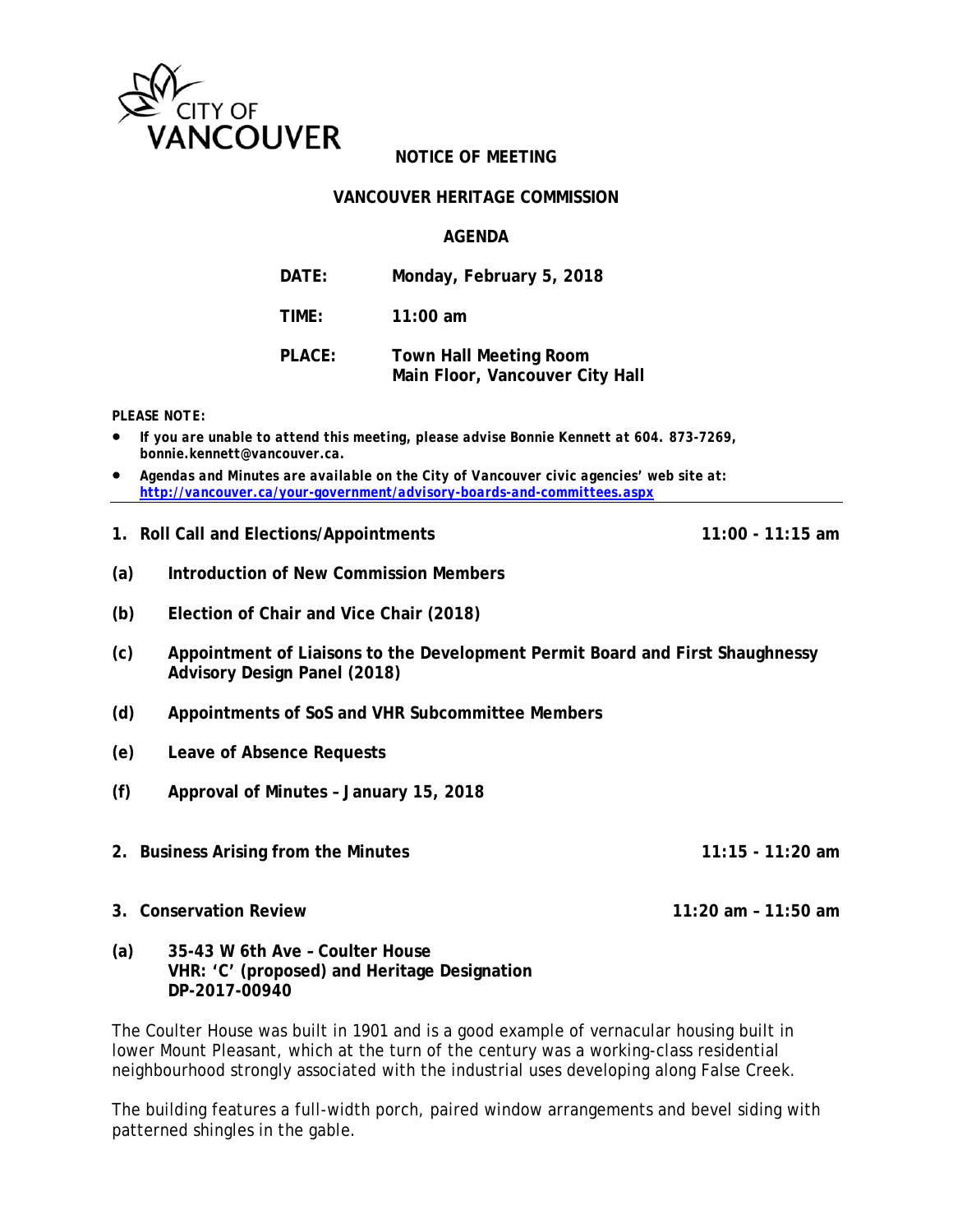This I-1 zoned site consists of two lots totalling 16,746 sq.ft. The Coulter House is located on the easterly (smaller) lot. The application proposes to consolidate the properties and relocate the heritage house to the west end of the site, and construct a new mixed-use building on the property containing restaurant, manufacturing and office uses. The rear of the Coulter House would be connected to the new building.

On December 5, 2016, the Vancouver Heritage Commission endorsed the report from the Statement of Significance/Vancouver Heritage Register Subcommittee that recommended that the Coulter House be added to the Heritage Register as a C-listing. The Director of Planning is seeking conservation of the heritage building along with heritage designation in exchange for several variances including a 10% increase in permitted density.

| Item                                          | Required or<br>Permitted                                                                                                                                                                                                                                                  | Proposed                                                                                                 | Comments                                                                                                                                     |
|-----------------------------------------------|---------------------------------------------------------------------------------------------------------------------------------------------------------------------------------------------------------------------------------------------------------------------------|----------------------------------------------------------------------------------------------------------|----------------------------------------------------------------------------------------------------------------------------------------------|
| Density                                       | 3.0 FSR<br>4,729 m <sup>2</sup><br>$(50, 901$ sq.ft.)                                                                                                                                                                                                                     | 3.1 FSR<br>4,897 m <sup>2</sup><br>$(52, 713$ sq.ft.)                                                    | 10% density bonus<br>of 1,813 sq.ft.<br>based on the<br>smaller of the two<br>lots                                                           |
| <b>General Office</b>                         | Maximum 1.0 FSR<br>1,576 $m2$<br>$(16, 967 \text{ sq.ft.}) \text{ plus}$<br>1 sq.ft. for each<br>sq.ft. of<br>manufacturing or<br>industrial uses on<br>the ground floor up<br>to an additional 1.0<br>FSR (i.e. max. 2.0<br>FSR which is 3,152<br>$m2$ or 33,934 sq.ft.) | Maximum 2.12 FSR<br>3,341 $m2$<br>$(35, 967$ sq.ft.)                                                     | For future<br>flexibility, floor<br>area integrated<br>with the heritage<br>house to be either<br><b>Restaurant Class 1</b><br>or Office use |
| Industrial or<br>Manufacturing<br><b>Uses</b> | Minimum 1.0 FSR<br>1,576 $m2$<br>$(16, 967$ sq.ft.)<br>on ground floor to<br>achieve maximum<br><b>General Office</b>                                                                                                                                                     | Minimum 0.99 FSR<br>1,556 $m^2$<br>$(16, 746 \text{ sq.ft.})$ on<br>ground floor and<br>mezzanine levels | Minimum of 1,556<br>$m2$ (16,746 sq.ft.) of<br>Manufacturing floor<br>area provided                                                          |

The variances are summarized as:

**Issues:** 

 Conservation measures and compatibility of the new building, particularly the connection to the heritage house

**Applicant:** Conwest Group

Staff: Hugh McLean, Heritage Planning Analyst Jason Olinek, Development Planner